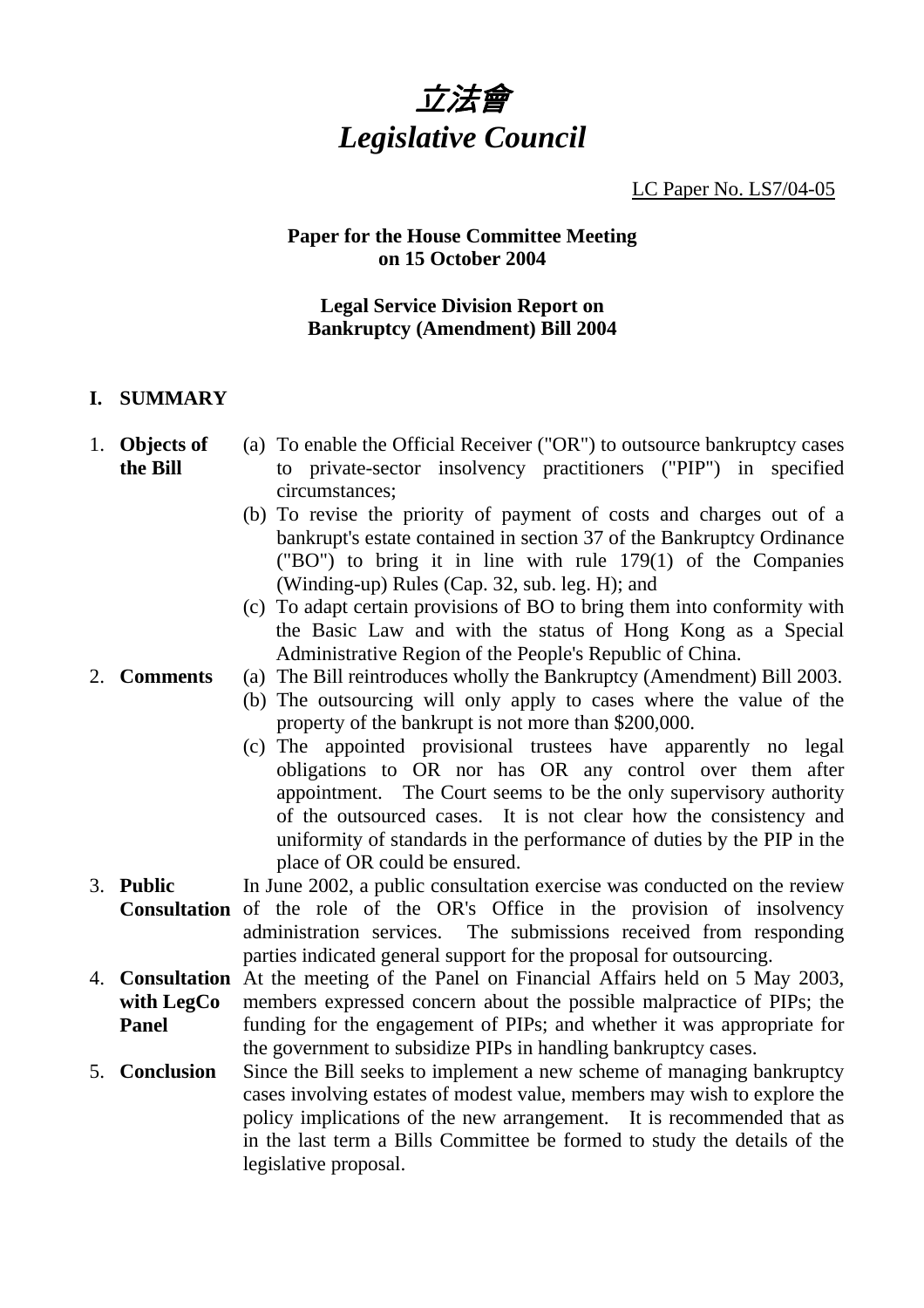## **II. REPORT**

#### **Objects of the Bill**

To amend the Bankruptcy Ordinance (Cap. 6) ("BO") to-

- (a) enable the Official Receiver ("OR") to outsource bankruptcy cases to private-sector insolvency practitioners ("PIP") in specified circumstances and to provide for the powers and duties of a provisional trustee in bankruptcy;
- (b) revise the priority of payment of costs and charges out of a bankrupt's estate contained in section 37 of BO to bring it in line with rule 179(1) of the Companies (Winding-up) Rules (Cap. 32, sub. leg. H); and
- (c) adapt certain provisions of BO to bring them into conformity with the Basic Law and with the status of Hong Kong as a Special Administrative Region of the People's Republic of China.

## **LegCo Brief Reference**

2. C3/17 (2003) Pt. 8 issued by the Financial Services Branch of the Financial Services and the Treasury Bureau in October 2004.

#### **Date of First Reading**

3. 13 October 2004.

#### **Background**

4. The Bankruptcy (Amendment) Bill 2003 (the 2003 Bill) was introduced into the Legislative Council on 10 December 2003. Pursuant to a decision of the House Committee at its meeting held on 12 December 2003, a Bills Committee was formed to scrutinize the 2003 Bill. However, owing to the unavailability of a Bills Committee slot, it lapsed upon the expiry of the Second Term Legislative Council. The Bill is a reintroduction of the 2003 Bill.

#### **Comments**

5. The Bill is contents-wise the same as the 2003 Bill. The only alterations are purely textual to adapt to the new dates and to make a correction (Please refer to the marked-up copy of the Bill (Annex B to the LegCo Brief)).

6. The main proposal is to empower the OR as the provisional trustee to appoint "any person" as provisional trustee in his place at any time when he considers that the value of the property of the bankrupt is unlikely to exceed \$200,000 (clause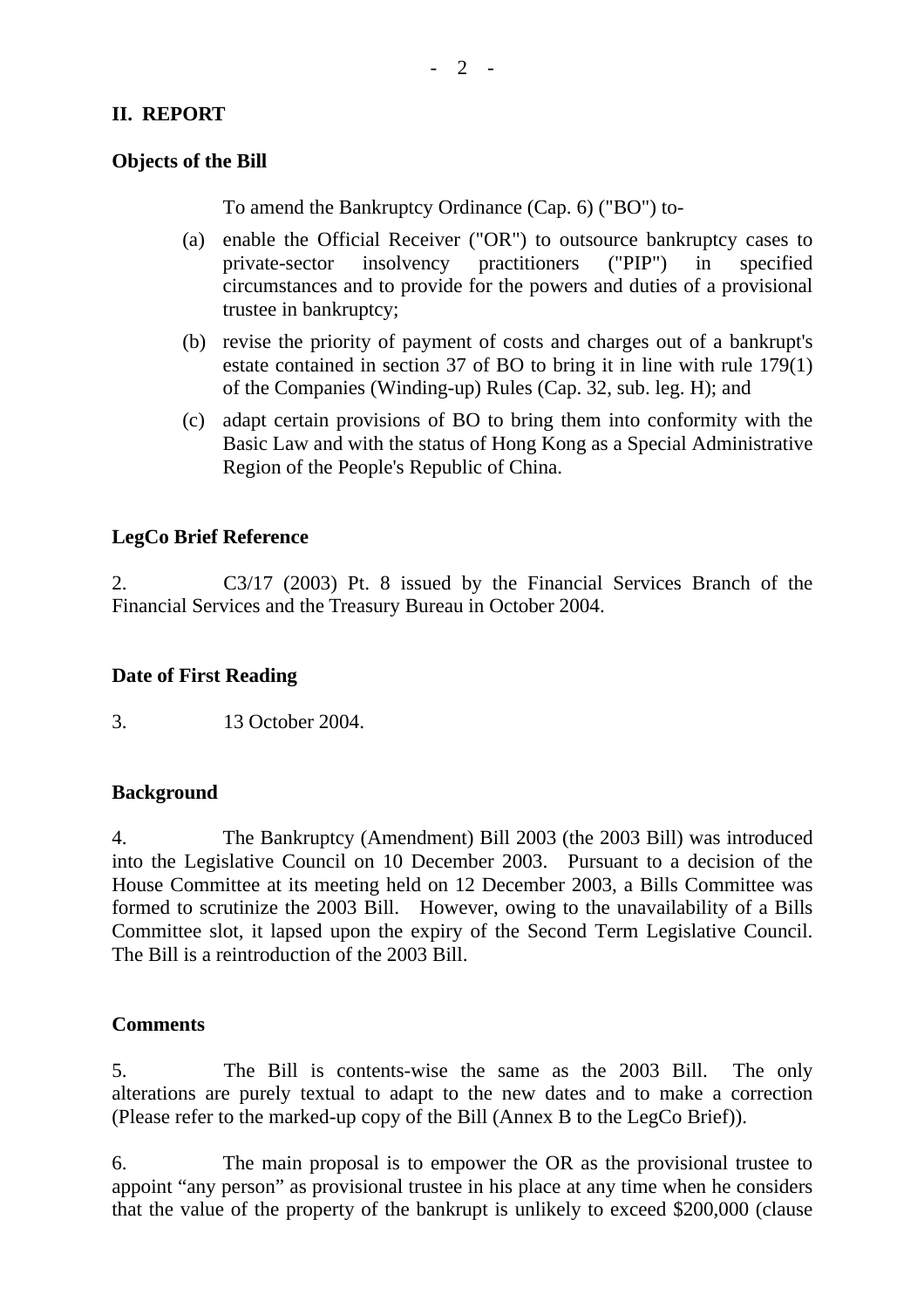$3$  – proposed section 12(1A)). In exercising such power, OR could appoint two or more persons to act jointly as such trustee (proposed section 12(1B)). The intention is to appoint PIP to be such trustees, but this has not been expressly stated in the Bill. It is also unclear how the value of the property of a bankrupt will be calculated for the purposes of exercising the power of appointment and whether the subjective estimate of OR would suffice. Since this power could only be exercised by OR as provisional trustee and since in the normal course of events OR has to summon a general meeting of the bankrupt's creditors within 12 weeks of the bankruptcy order (section 17A(1)), it is very likely that OR could only make an informed guess of what the value of the bankrupt's property would be before deciding whether to exercise the power. If OR must investigate the bankrupt's affairs to ascertain the value of the property, it would defeat the purpose of outsourcing.

7. The remuneration of the provisional trustee and the first trustee would be fixed by OR in accordance with a scale of fees or on such other basis as OR may from time to time approve in writing (clause  $27$  - proposed section  $85A(1)$ ). It seems that subject to any supervisory jurisdiction of the Court, OR has an unfettered discretion to fix the remuneration. The Bill is silent on the question whether such remuneration would be paid out of the bankrupt's estate or the public revenue.

8. It appears that the appointed provisional trustees have no legal obligations to OR nor has OR any intention to monitor their work after appointment. The Court seems to be the only supervisory authority of the outsourced cases. It is not clear how the consistency and uniformity of standards in the performance of duties by the PIP in the place of OR could be ensured (clause 28 – proposed section 86A and 86B).

9. The proposed amendment to section 37(1) (clause 11) practically reproduces the relevant provisions in rule 179(1) of the Companies (Winding-up) Rules (Cap. 32, sub. leg. H).

# **Public Consultation**

10. In June 2002, a public consultation exercise was conducted on the review of the role of the OR's Office ("ORO") in the provision of insolvency administration services. The submissions received from responding parties indicated general support for the proposal for outsourcing (para. 10 of LegCo Brief).

# **Consultation with LegCo Panel**

11. At the meeting held on 5 May 2003, the Panel on Financial Affairs ("FA Panel") was briefed of the outcome of the Consultation Study on the Review of the Role of ORO and the need for legislative amendments. Members then expressed concern about the possible malpractice of PIP; the funding for the engagement of PIPs;